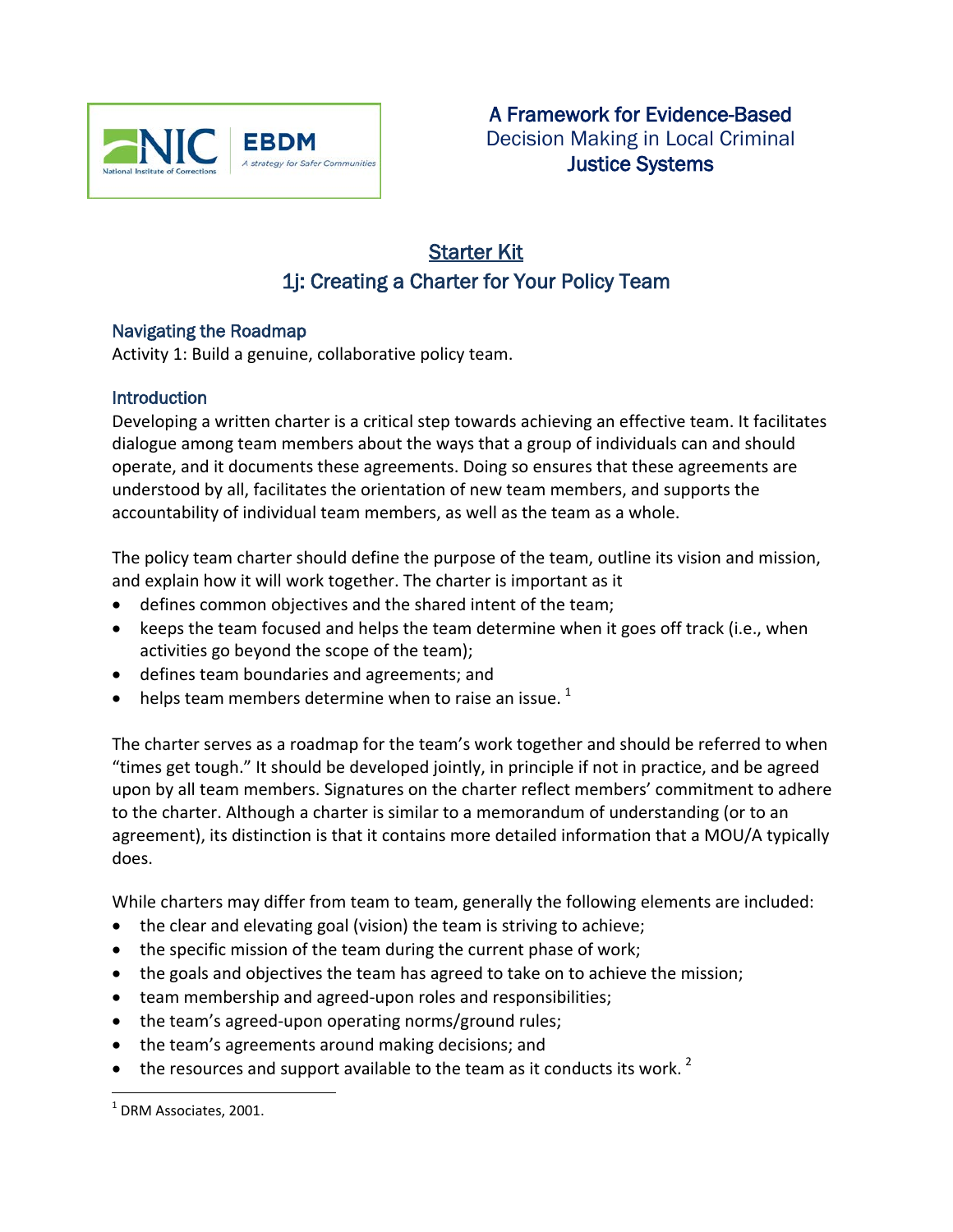### **Purpose**

To create a charter that will map the course for the policy team

## **Participants**

While all policy team members should ultimately agree to the content of the charter and indicate their agreement by signing the document, a few team members may draft the charter based on the work of the team (i.e., they may take team products such as the vision, mission, ground rules, and list of roles and responsibilities and combine them to form a formal charter).

As the team's work evolves, the charter should be updated. For instance, an initial charter is unlikely to contain a detailed work plan, team membership might change, or operating norms or team member roles might be expanded over time. In these cases, an amended charter would include an updated work plan, team membership list, set of operating norms, or clarification of roles.

#### **Instructions**

As your team determines what it wants to achieve and makes agreements about how it will work together, complete and/or update the appropriate sections in your team's charter. Consider the example charter in this kit or review the template provided here: [https://www.acquisition.gov/sevensteps/library/GenericTeamCharterTemplate.doc.](https://www.acquisition.gov/sevensteps/library/GenericTeamCharterTemplate.doc)

- 1. In the section entitled "Team Membership," explain how team members were chosen and list all the members of your team. You may also wish to state your team's agreement on whether or not the membership may change over time, as well as the use (or not) of proxies or designees of team members. If you want to include a full list of contact information, this can be attached to the charter as a separate document.
- 2. Once team membership has been established, one of the first activities of the team should be to discuss the reason for its creation. The first section of a charter should include an introduction to your team. It should state the "context," that is, the problem that is being addressed and the results that you expect to achieve. Once your team has developed a shared vision for your work together, fill in your team's vision statement.<sup>[3](#page-0-2)</sup>
- 3. Following a discussion with the team on its mission (i.e., the activities your team will engage in to meet its vision), include the mission statement in your team's charter. $4$
- 4. As your team begins to clarify how it will work together, include the following in the charter:
	- a. your team's agreement on how often and for how long the policy team will meet;

<span id="page-1-1"></span> $<sup>2</sup>$  Mind Tools, 2010.</sup>

 $3$  See 1c: Creating a Vision for Your Policy Team.<br> $4$  See 1i: Developing a Mission for Your Policy Team.

<span id="page-1-0"></span>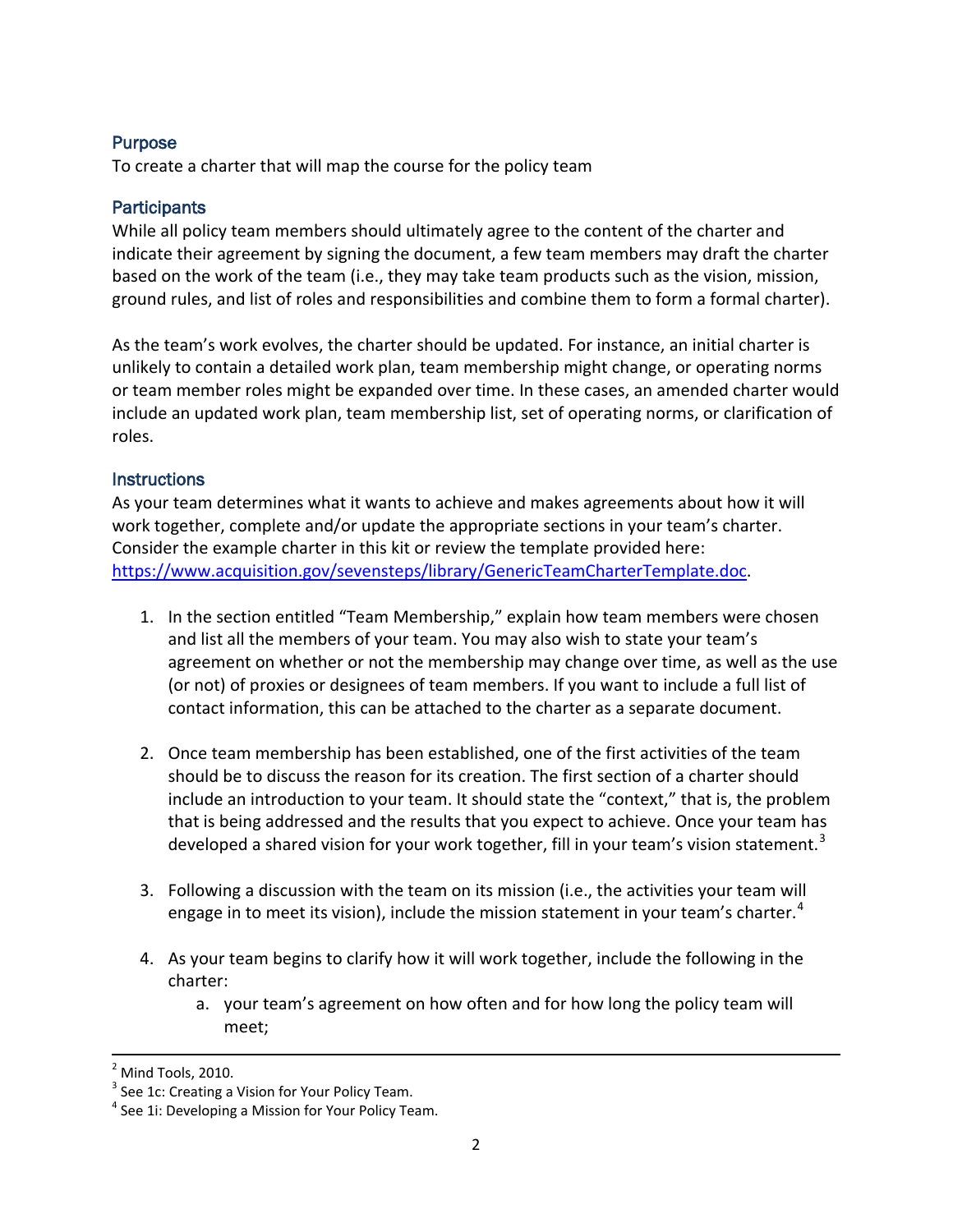- b. the ground rules and operating norms on which your team has agreed;<sup>[5](#page-1-1)</sup>
- c. under "Team Roles and Responsibilities," any special roles of team members (e.g., chair, facilitator) and expectations for all team members (e.g., all team members will attend every meeting)<sup>[6](#page-2-0)</sup>; and
- d. under "Decision Making Guidelines," agreements made by your team regarding your decision making process.<sup>[7](#page-2-1)</sup>
- 5. In the section entitled "Policy Team Activities," refer to your team's work plan. When your team is satisfied with the objectives contained in the work plan, include it as an attachment to your charter. $8$  Update this attachment as your team revises its work plan.
- 6. Once the team has reviewed and approved its contents, be sure to have all team members sign the charter to indicate their agreement to adhere to it.

# Example: Yamhill County, Oregon, EBDM Policy Team Charter

**Policy Team Vision:** We envision a safer Yamhill County community, where professionals work together utilizing data, research, and evidence-based practices in the criminal justice system. Yamhill County will experience enhanced public safety, a reduction in the number of victims, greater offender accountability, and a reduced threat of harm through appropriate application of proven practices at all phases of the criminal justice process.

**Policy Team Mission:** Our mission is to collaboratively develop, by July 1, 2011, a strategic plan to implement proven, cost-effective system improvements.

# **Policy Team Values:**

- Safe and healthy communities
- Public safety
- Fairness
- Justice, due process, and rule of law
- Respect for the rights, needs, and concerns of people who are victims of crime
- Respect for the rights of people accused of crimes
- Enhanced collaboration
- Cost efficient and effective practices
- Competent and dedicated criminal justice professionals

**Policy Team Activities:** To ensure accomplishment of the policy team's mission, an action plan has been developed, defining the objectives and action steps the policy team will undertake. The action plan will be reviewed at each policy team meeting to ensure that tasks are

<span id="page-2-0"></span>

<sup>&</sup>lt;sup>5</sup> For more information, see 1f: Setting Ground Rules.<br>
<sup>6</sup> For more information, see 1k: Establishing Clear Roles and Responsibilities.<br>
<sup>7</sup> See 1f: Setting Ground Rules.<br>
<sup>8</sup> See 1l: Developing an Action Plan for Your

<span id="page-2-1"></span>

<span id="page-2-2"></span>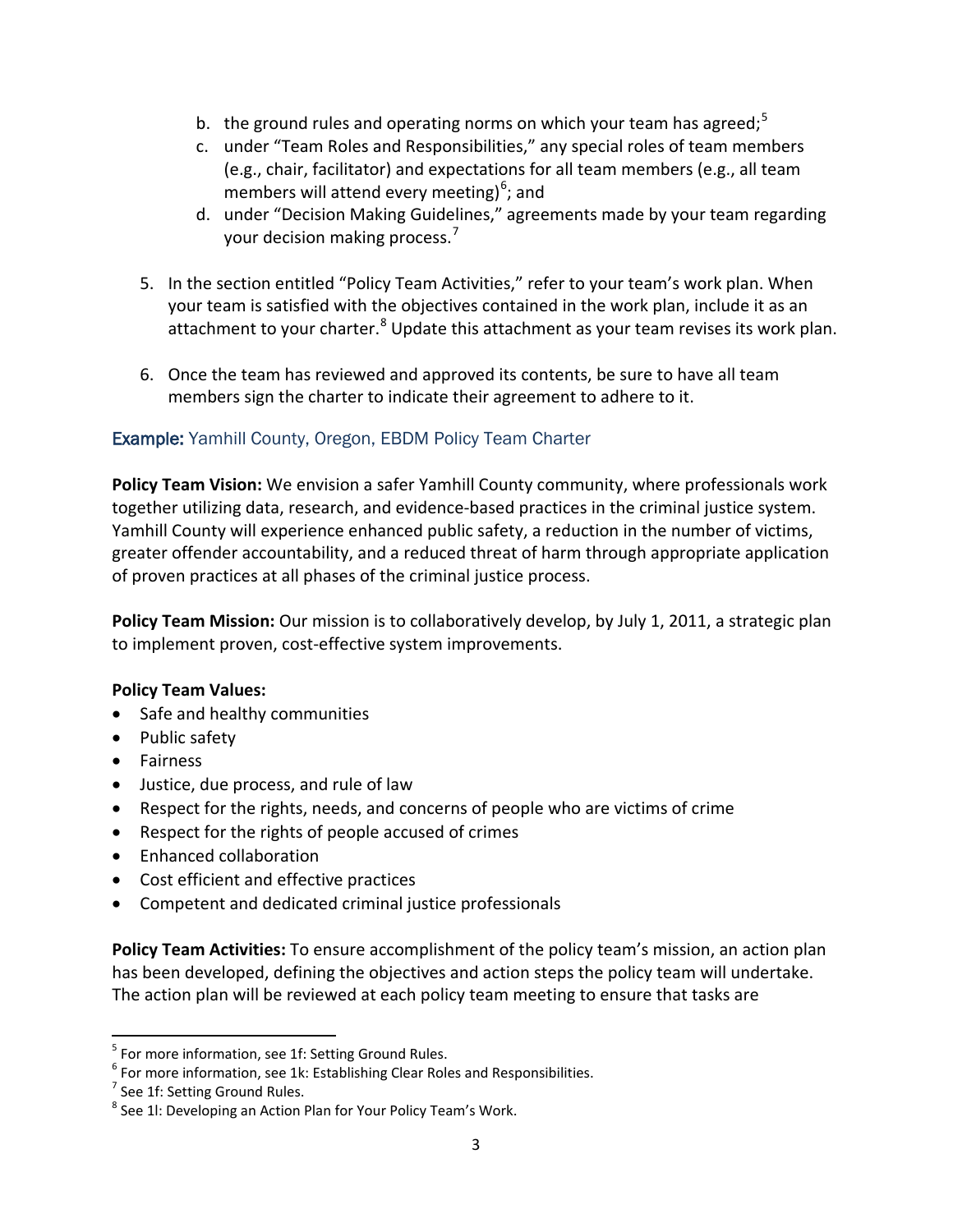completed as anticipated and updated as needed. The action plan is attached as Appendix 1.

**Meeting Frequency and Duration:** To accomplish its work, the policy team will meet on a regular schedule. The first meeting of the policy team will be 10/14/10. Policy team meetings will be held twice per month through June, 2011. If accomplishment of the action plan requires more or less time, the policy team will readjust this schedule as necessary.

**Ground Rules and Operating Norms:** The following ground rules and operating norms have been established, and team members have agreed to hold each other accountable for adherence to these rules and norms:

- Be courteous.
	- o Don't interrupt.
	- o Don't talk over each other.
	- o Don't check emails during meetings.
	- o Take important phone calls outside of meetings.
- Be candid, honest, and open.
- Strive to be goal-oriented.
- Bring your "best self" to meetings.
- Be on time, participate, complete assigned "homework," attend all meetings, and stay for the duration of all meetings.
- Start/end meetings on time.
- Agendas will be sent out in advance by email.
	- o Each member may add items to the agenda.
- At the end of each meeting, members will review how the meeting went and how well its members adhered to the ground rules and operating rules.
- Judge Collins will facilitate all meetings.
- As the local coordinator, Director Ted Smietana will schedule meetings and handle all necessary logistics in between meetings.
- The policy team will agree to the type of information/messages that will be shared with the policy team member agencies to ensure consistency.
- Team members will be transparent with their agencies regarding the Initiative.

**Decision Making Guidelines:** The policy team has agreed on the following guidelines for decision making:

- All members have equal status for the purposes of input and decision making.
- No proxy voting will be permitted.
- Unanimity is preferred; otherwise, decisions will be reached by consensus whenever possible.
- When consensus cannot be achieved, we will respect divergent views, seek common ground, seek technical guidance, and continue to strive for consensus.
- Team members will remain cognizant of the impact of our decisions on individual agencies.
- Team members have independence to make decisions for their own agency, while still adhering to the collective interest of the policy team.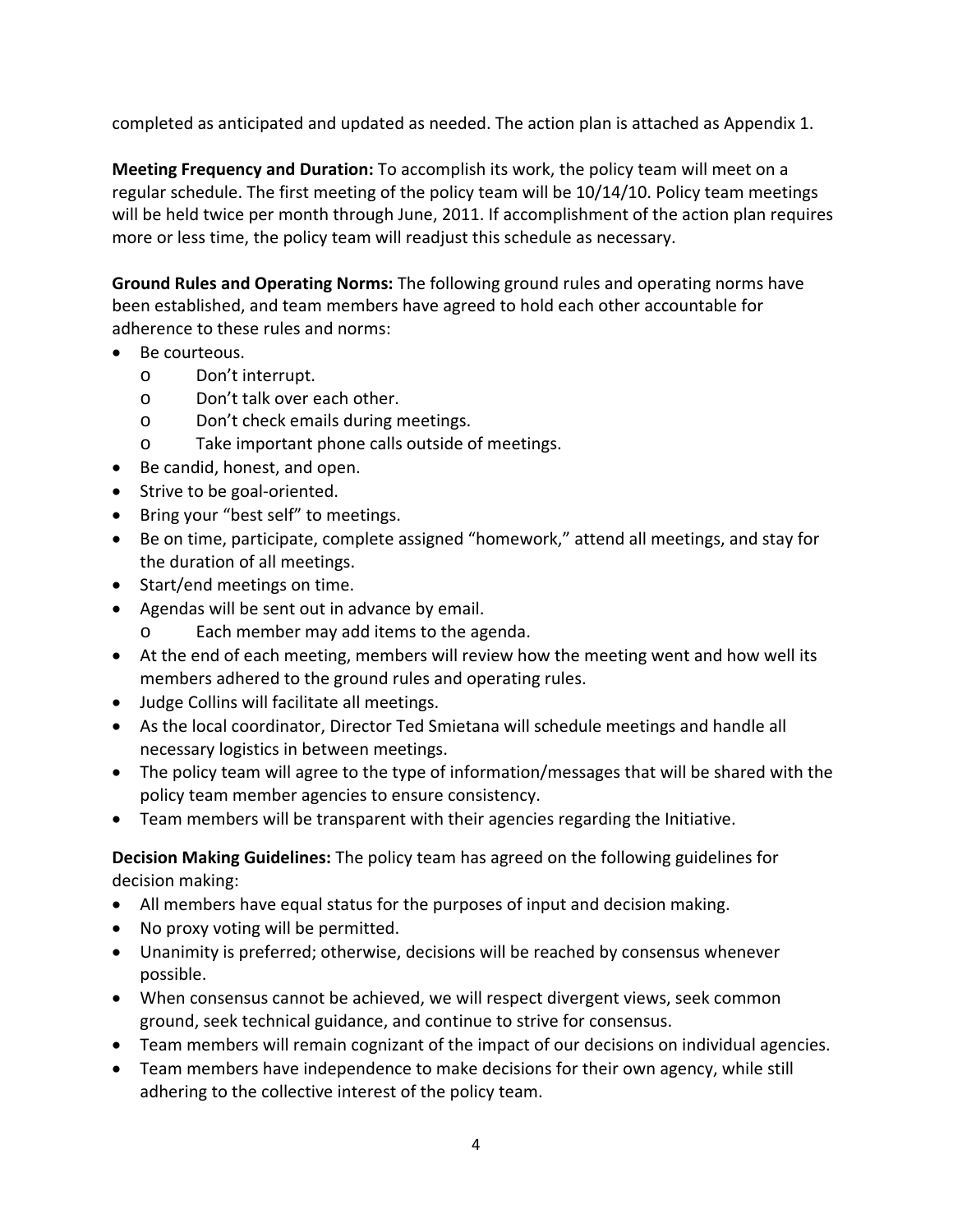• Each meeting will be recorded and minutes will be shared with team members.

**Team Membership:** Team members have been selected based upon the desire to have all local and relevant criminal justice agencies involved and represented.

- At least one committee member represents each of the following disciplines/interest areas:
	- o Law Enforcement—Sheriff Crabtree, McMinnville Chief Ron Noble, and Newberg Chief Brian Casey
	- o Jail Administration—Sheriff Crabtree
	- o Judiciary—Presiding Judge John L. Collins
	- o County Administration—Commissioner Mary Stern
	- o Correctional Treatment—HHS Director Silas Halloran-Steiner
	- o Prosecution—District Attorney Brad Berry
	- o Defense—Attorney Carol Fredrick
	- o Victim Services—Debra Bridges
	- o Community Corrections—Director Ted Smietana
- On an ongoing basis, the team will reconsider its composition and seek to add members to the team as additional expertise is required. Because the work of the team will be intensive and require the full engagement of all policy team members, proxies and designees will not be allowed.

**Team Roles and Responsibilities:** The following roles have been established to support the effective work of the policy team:

- o Chair: The role of Chair will be filled by Judge Collins. The Chair's role is to facilitate and oversee each policy team meeting and ensure that the team's mission and purpose is being fulfilled.
- o Coordinator: The role of Coordinator will be filled by Director Ted Smietana. The Coordinator's role is to organize meetings and activities and to manage all logistics for the team.
- o Recorder: Kathe Bonfield, of Community Corrections, will record each meeting and produce detailed meeting minutes for all team members.
- All team members have the following responsibilities:
	- o Each team member will serve as a liaison to the constituency/agency/interest area they are representing, carrying key discussion points to these individuals and reporting feedback to the team.
	- o Each team member will serve as a liaison to the community, communicating key decisions and operational changes, and reporting feedback to the team.
- In addition, the following unique responsibilities have been agreed upon:
	- o Mimi Carter, Principal and EBDM Initiative Yamhill County Site Coordinator, Center for Effective Public Policy: Ms. Carter will act as a meeting co-facilitator, provide technical assistance, and coach the policy team through the Initiative process so that objectives will be reached. She will also broker any additional technical assistance resources as needed, advocate for the team, and critique the team to assist in the achievement of all goals.
	- o Carl Gordon, Ph.D. Local Citizen and former Bureau of Prisons Chief Psychologist: Dr.